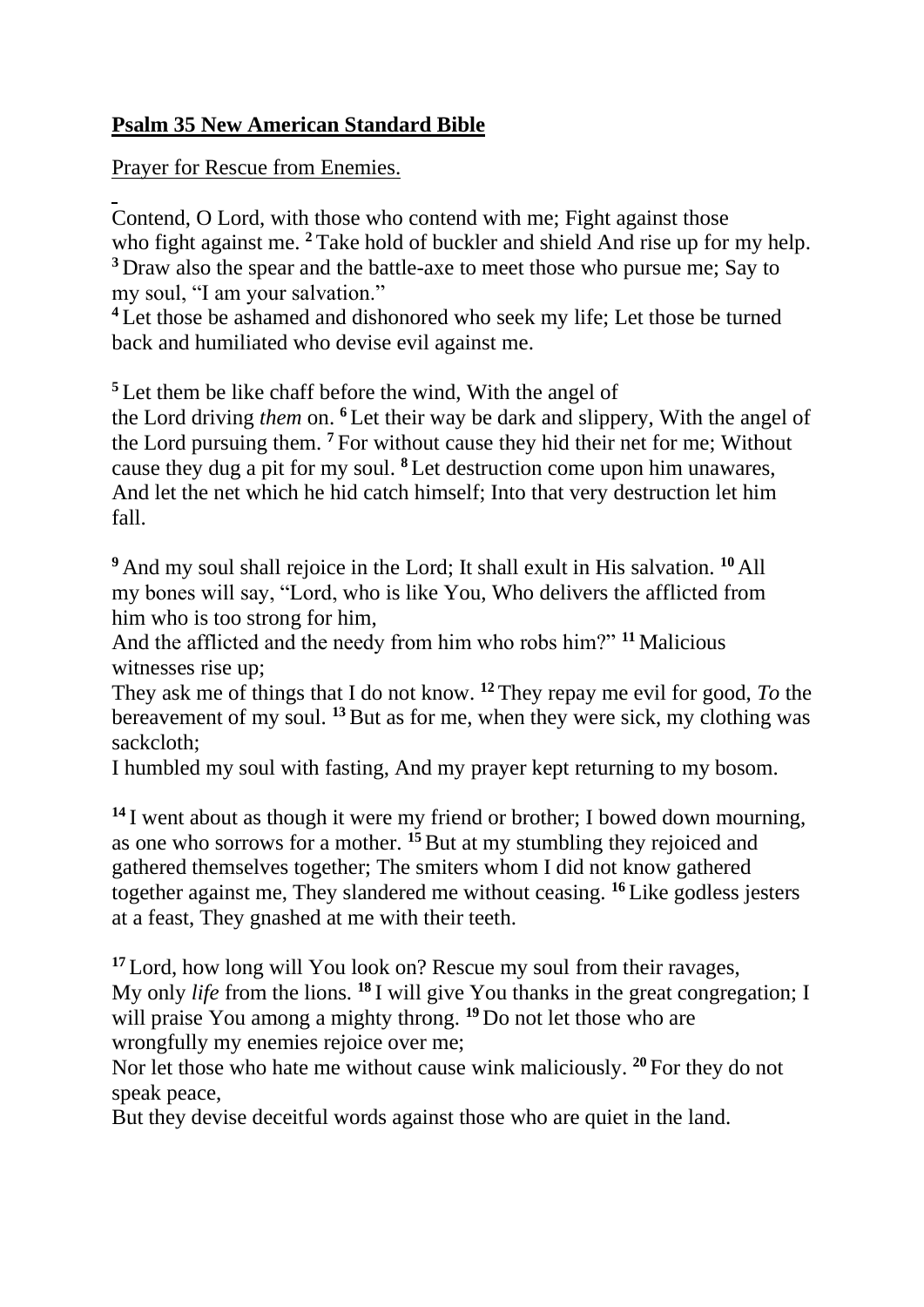**<sup>21</sup>** They opened their mouth wide against me; They said, "Aha, aha, our eyes have seen it!"

**<sup>22</sup>** You have seen it, O Lord, do not keep silent; O Lord, do not be far from me. <sup>23</sup> Stir up Yourself, and awake to my right And to my cause, my God and my Lord. **<sup>24</sup>** Judge me, O Lord my God, according to Your righteousness, And do not let them rejoice over me.

**<sup>25</sup>** Do not let them say in their heart, "Aha, our desire!" Do not let them say, "We have swallowed him up!"**<sup>26</sup>** Let those be ashamed and humiliated altogether who rejoice at my distress; Let those be clothed with shame and dishonor who magnify themselves over me. **<sup>27</sup>** Let them shout for joy and rejoice, who favor my vindication; And let them say continually, "The Lord be magnified, Who delights in the prosperity of His servant."

**<sup>28</sup>** And my tongue shall declare Your righteousness *And* Your praise all day long.

## **We will use five tools on our expedition that are built around five questions**

What questions were provoked within you? Did anything confuse you? Did anything move you emotionally? Did God instruct you to do something? Did you gain any insight into God's character?

## **Paul's questions and insights**

- 1. David is confident in making a request to God to become His ally and rise up and fight against David's enemy.
- 2. Why would God do this?
- 3. When we are on the Lord's side, the side of righteousness, the Lord fights for us against all our enemies.
- 4. See how David is quite happy to talk to his soul that is within him.
- 5. David knows he is more than just flesh and blood.
- 6. Are you learning to take control of your soul by rising up in your spirit and bringing your soul back into line with God's ways.
- 7. When you walk in the pathway of righteousness, even though you will still have enemies, because you are on the right path you will be able to stand firm.
- 8. Who is the Angel of the Lord who drives Gods enemies on?
- 9. To pronounce over all enemies prophetic judgements.
- 10. David often pronounced righteous judgements over his enemy.
- 11. If you are a friend of God then you are an enemy of unrighteousness.
- 12. The enemies of unrighteousness do not need a reason to act out their evil plan.
- 13. What does it feel like to be pursued by the Angel of the Lord?
- 14. What is it to have your soul fall into a pit dug by your enemy?